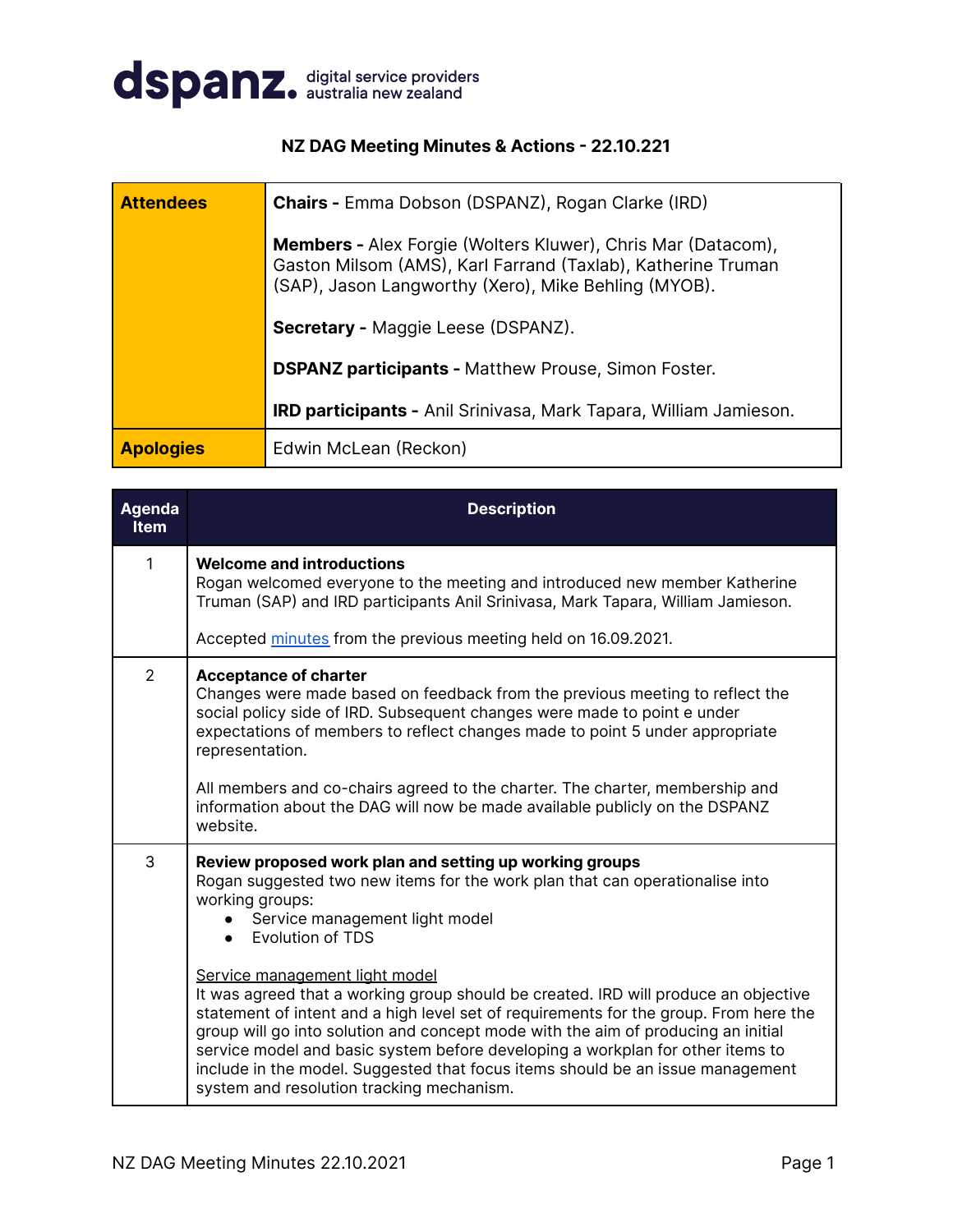## dspanz. digital service providers

|   | The group will be co-chaired by a DAG representative and there will be an open invite<br>for participants. Rogan will send out an invite for the week starting 1 November and it<br>is expected this group will meet weekly. In the meantime a smaller charter will be<br>created for the working group. This group will report back to the DAG.<br>It was suggested that alongside the working group, that there could also be regular<br>meetings similar to the ATO's fortnightly PLS meetings for those interested to discuss |
|---|-----------------------------------------------------------------------------------------------------------------------------------------------------------------------------------------------------------------------------------------------------------------------------------------------------------------------------------------------------------------------------------------------------------------------------------------------------------------------------------------------------------------------------------|
|   | issues.<br><b>Evolution of TDS</b><br>It was agreed that a working group should be set up to work through IRD's conceptual<br>design to ensure the pain points have been covered sufficiently. IR will circulate the<br>pre-reading and arrange a meeting when they are ready.                                                                                                                                                                                                                                                    |
|   | Other items discussed<br>The group would like to see the security related items prioritised including a NZ<br>version of the Operational Security Framework, trans-Tasman SSAM and API risk<br>ratings.                                                                                                                                                                                                                                                                                                                           |
|   | Matthew raised the importance of documenting breach reporting obligations for DSPs<br>operating in NZ. IRD to think about:<br>• What incidents would they like reported<br>• What do they need to know<br>• What thresholds will be applied<br>• What will IRD do with the information                                                                                                                                                                                                                                            |
|   | It was agreed that the "ecosystem model" should be added to the workplan and as a<br>standing agenda item to cover matters like the green paper, CDR and digital identity<br>that DSPs should be aware of.                                                                                                                                                                                                                                                                                                                        |
|   | Rogan shared IRD's plan and noted how it was overlapping well with the items in the<br>workplan.                                                                                                                                                                                                                                                                                                                                                                                                                                  |
| 4 | <b>Annual Changes (AC) working group</b><br>Rogan shared IRD's current block plan for AC 22. It was noted that they are two<br>weeks behind compared to last year when it comes to key milestones.                                                                                                                                                                                                                                                                                                                                |
|   | The group discussed the need for IRD to have a change management process for tax<br>changes that addresses:<br>Any changes to business requirements<br>Cut off dates to give DSPs appropriate development times<br>• Precursor activities<br>• Appropriate timelines<br>• Test environments<br>Engagement activities                                                                                                                                                                                                              |
|   | It was acknowledged that the government needs a better understanding of how<br>these changes affect DSPs and the overall tax system. Once this template is<br>produced, IRD should meet with policy and income tax teams along with<br>representatives of the DAG to run through the document and get alignment.                                                                                                                                                                                                                  |